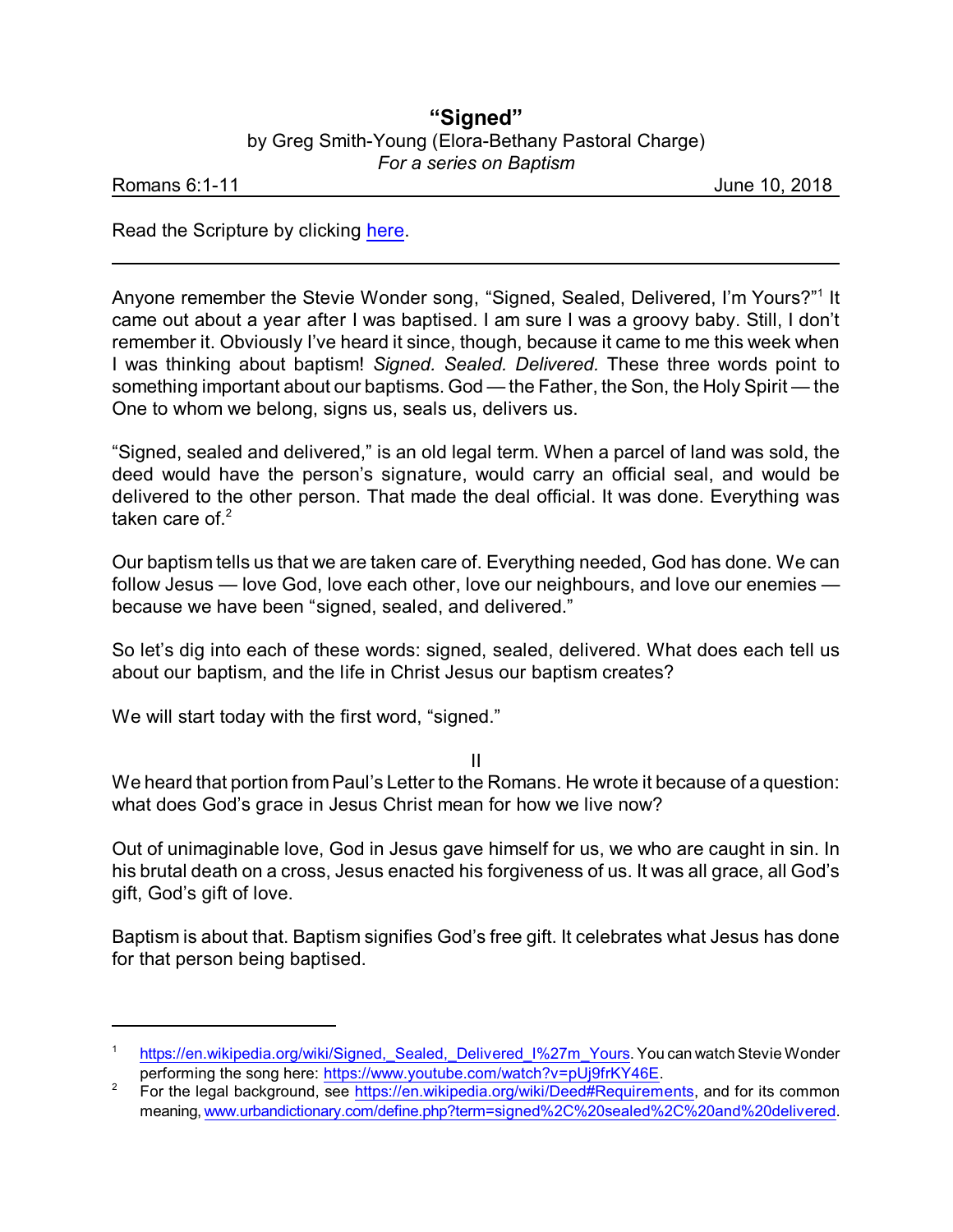But after the baptism is done, then what? Is God's grace a "get out of jail" free card? Do we keep it in our back-pocket, something we can pull out whenever we mess up? *"Yes, I know that was bad . . . but no worries. God's forgiven me. See!* [pointing to forehead] *Water! So I'm covered, no matter what I do."*

If we catch ourselves thinking that way . . . then we don't get it. If we are tempted to use God's grace in Jesus as an excuse, even a license . . . it's not. Yes, God's forgiveness frees us. But God's forgiveness frees us *for something*. It is a call. It's God's call to us. God freely forgives us to invite us into a new way of being. It's a new life.

III

This new life has a shape to it. It is Jesus-shaped. In this new life to which God calls you, the Spirit shapes you to be like Jesus. Because it is Jesus-shaped, your new life has the shape of the cross and the empty tomb, the shape of death and resurrection.

Jesus death and resurrection were historical events. They were unique, singular, unrepeatable. That's vital. Jesus already died for our Sin, so we do not have to pay Sin's price again. Jesus already arose and defeated Death, so we do not need to fear Death.

Those were unique things Jesus did — and only he could do them. Yet our baptism brings us into them. They become part of who we are. They are the pattern, the death-andresurrection pattern, that baptism marks on us.

Baptism is about being joined to Jesus. When the Spirit joins us with him, Jesus' cross becomes our cross. Our sinful self is destroyed. Since we share in Jesus' death, the Sinpower in us is killed. Sin no longer has power to enslave us. Jesus sets us free from it.

Baptism is about being joined to Jesus. When the Spirit joins us with him, Jesus' resurrection becomes our resurrection. Death has no power over Jesus. So Death no longer has power over us. Jesus lives, now and forever. So we walk in this new life, eternally. Jesus lives to God. So we live to God.

Baptism marks us in this pattern of dying and rising.

IV

Imagine it this way: our ownership is transferred.

Sin is not just a collection of bad things we do. Death is not just a biological process. Sin and Death are powers. They have power over us. They claim and control us. We are slaves to Sin, slaves to Death. The whole world is.

Jesus, dying and rising, set us free from Sin. He set us free from Death. They do not own you any more. Because of what Jesus has done, you belong to God. God who is perfect love, from whom is abundant life, in whom is everlasting hope.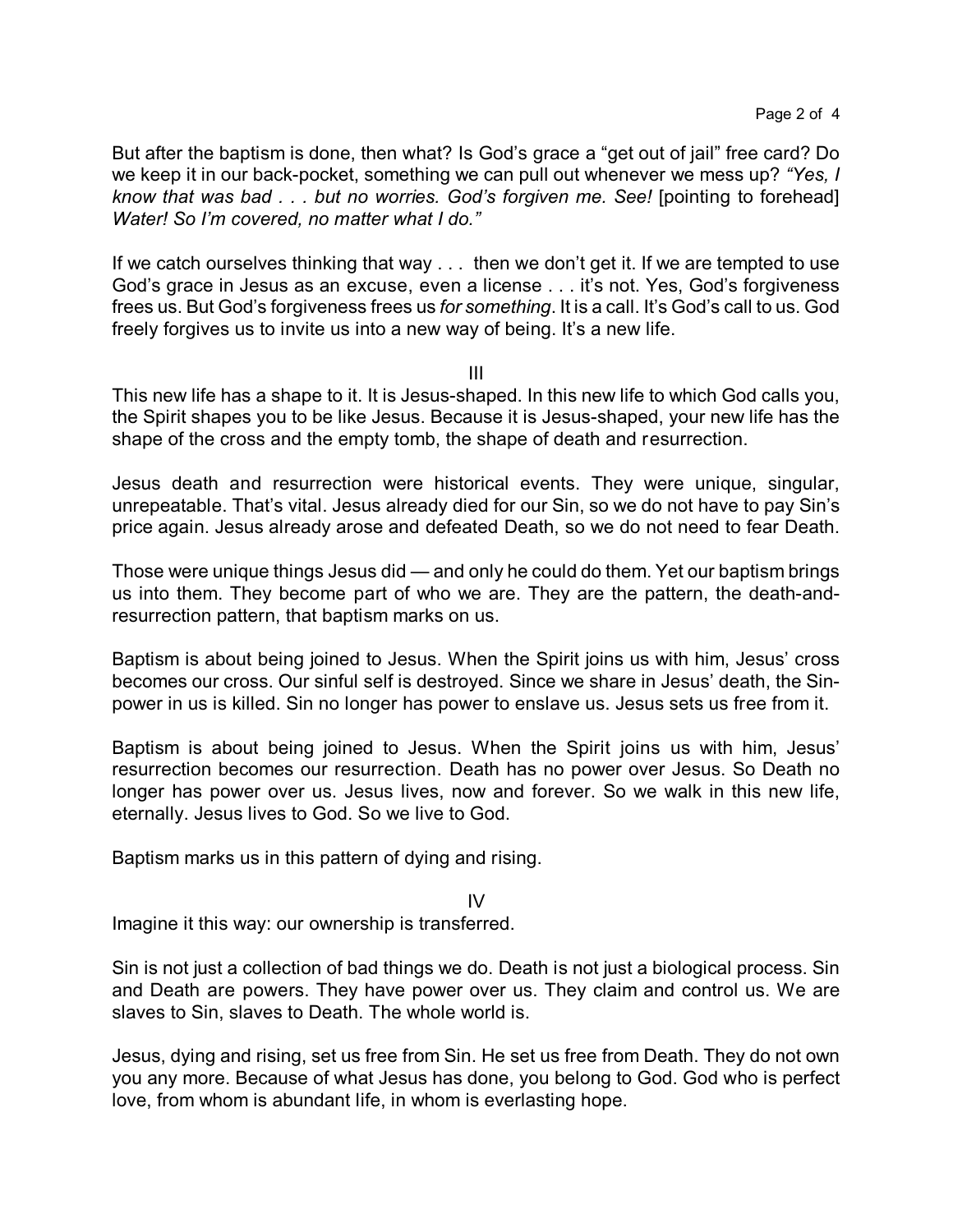So that idea that was floating around, and Paul heard about, and that I've heard floating around these days . . . the idea that somehow God's grace is a free pass, that Jesus' forgiveness gives permission for us to do whatever we want, completely misses the point. Why would you act like you were still a slave to Sin's power? You belong to God now! Why live as if Death still has a claim on you? You belong to God now! They no longer own you. God has you now.

When, on behalf of the church, I baptise someone, what do I do with the water?

I make a shape. A cross.

That's like God's signature on you. God signs you. You belong to God. God signs you, joining you to Jesus. God signs you, so with Jesus you have died and you have been raised.

Imagine it this way: you have left the country where Sin is sovereign. God has brought you into a new country, the country of grace. $3$  Jesus' cross on you is the proof of your immigration.

Jesus' baptism cross on you was your new birthmark, the mark of your new beginning.

 $\mathcal{U}$ 

But no one can see it. I mean that cross on your forehead, that mark of your baptism. It was put on with water. Even if you were baptised in a river, or in a tub at the front of a church sanctuary, it was still water. You dried off. We don't ink a cross-tattoo on your forehead. We don't brand you with a hot iron. God signed you with water. No one can see it now, can they?

They cannot see it.

They can see you.

God's signing of you makes you a sign of God for others.

With that signature of God's grace in Jesus Christ, God has marked you to be a sign of God's grace in Jesus Christ for others: your neighbours, your colleagues, your classmates, your friends, your family, each other here.

You are signed to be God's sign.

I think God is calling you to be a sign of hope.

<sup>3</sup> From Eugene Peterson's *The Message* translation of Romans 6:1-3.